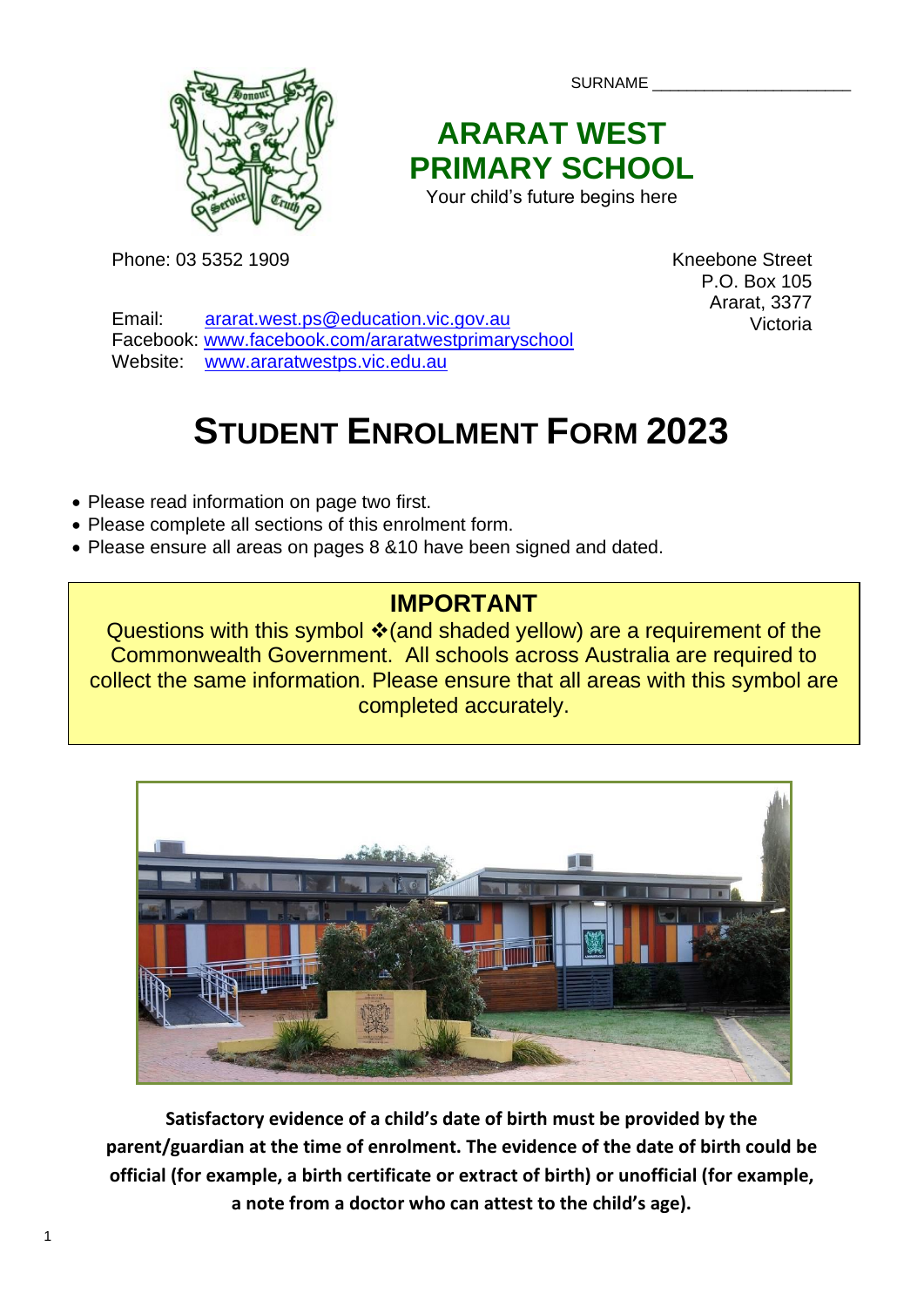

### **PRIMARY SCHOOL PRIVACY NOTICE**

#### **Information About the Enrolment Form**

**Please Read This Notice Before Completing the Enrolment Form**

This confidential enrolment form asks for personal information about your child as well as family members and others that provide care for your child. The main purpose for collecting this information is so that Ararat West Primary School can register your child and allocate staff and resources to provide for their educational and support needs. All staff at Ararat West Primary School and the Department of Education & Training are required by law to protect the information provided by this enrolment form.

Health information is asked for so that staff at Ararat West Primary School can properly care for your child. This includes information about any medical condition or disability your child may have, medication your child may rely on while at school, any known allergies and contact details of your child's doctor. Ararat West Primary School depends on you to provide all relevant health information because withholding some health information may put your child's health at risk.

Ararat West Primary School requires information about all parents, guardians or carers so that we can take account of family arrangements. Family Court Orders setting out any access restrictions and parenting plans should be made available to the school. Please tell us as soon as possible about any changes to these arrangements. Please do not hesitate to contact the Principal if you would like to discuss, in strict confidence, any matters relating to family arrangements.

#### **EMERGENCY CONTACTS**

These are people that Ararat West Primary School may need to contact in an emergency. Please ensure that the people named are aware that they have been nominated as emergency contacts and agree to their details being provided to the school.

#### **STUDENT BACKGROUND INFORMATION**

This includes information about a person's country of birth, aboriginality, language spoken at home and parent occupation. This information is collected so that Ararat West Primary School receives appropriate resource allocations for their students. It is also used by the Department to plan for future educational needs in Victoria. Some information is sent to Commonwealth government agencies for monitoring, planning and resource allocation. All of this information is kept strictly confidential and the Department will not otherwise disclose the information to others without your consent or as required by law.

#### **IMMUNISATION STATUS**

This assists Ararat West Primary School in managing health risks for children. This information may also be passed to the Department of Human Services to assess immunisation rates in Victoria. Information sent to the Department of Human Services is aggregate data so no individual is identified.

#### **VISA STATUS**

This information is required to enable the school to process your child's enrolment.

#### **UPDATING YOUR CHILD'S RECORDS**

Please let Ararat West Primary School know if any information needs to be changed by sending updated information to the school office. During your child's time with the school we will also send you copies of enrolment information held by us. Please use this opportunity to let us know of any changes.

#### **ACCESS TO YOUR CHILD'S RECORD HELD BY SCHOOL**

In most circumstances you can access your child's records. Please contact the Principal to arrange this.

Sometimes access to certain information, such as information provided by someone else, may require a Freedom of Information request. We will advise you if this is required and tell you how you can do this.

If you have any concerns about the confidentiality of this information, please contact the Principal. The Department can also provide you with more detailed information about privacy policies that govern the collection and use of information requested on this form. This form is available on request.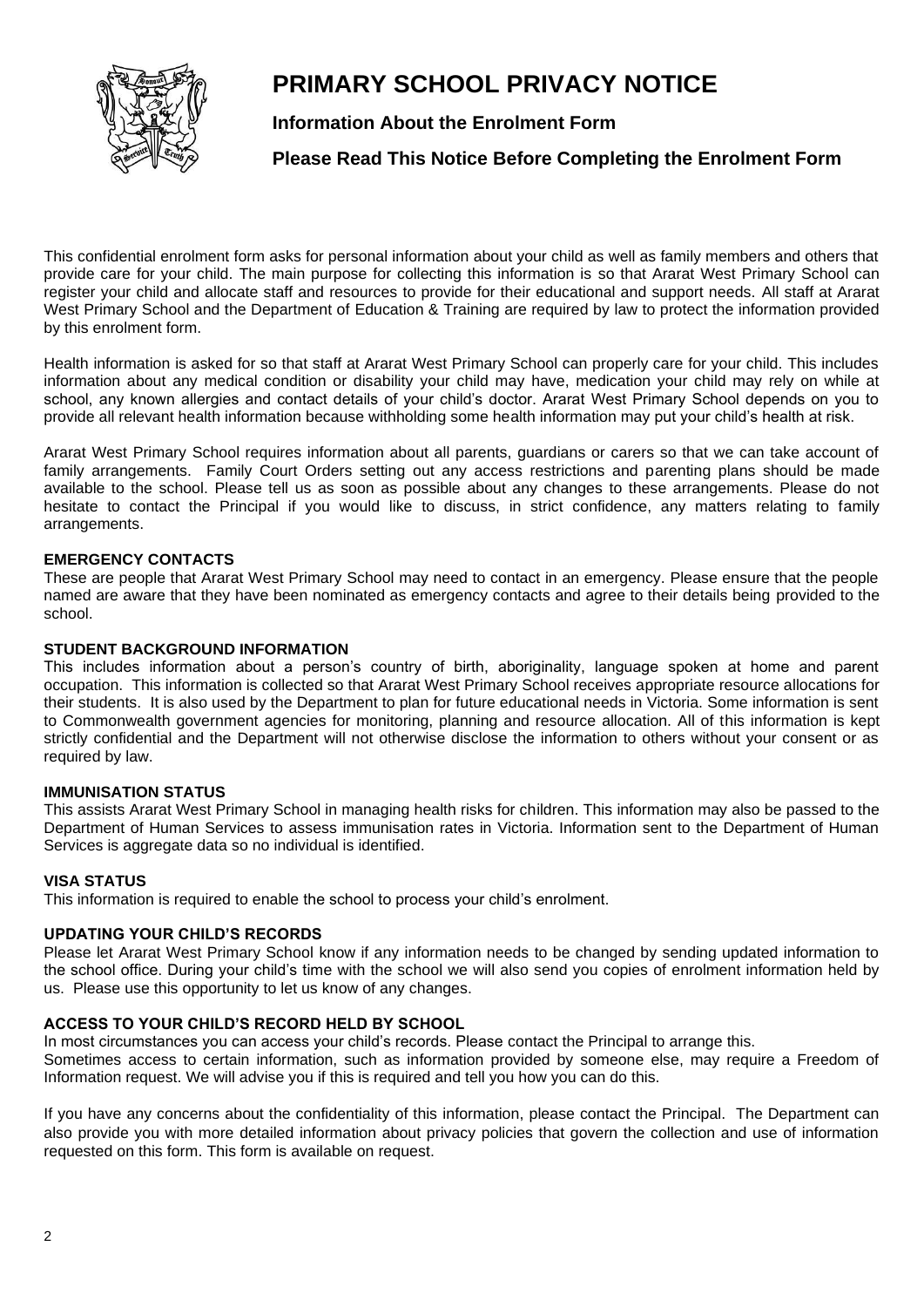### **PRIMARY FAMILY DETAILS**

NOTE: The 'PRIMARY' Family is: "the family or parent the student mostly lives with". Additional and Alternative family forms are available from the school if this is required. These additional forms are designed to cater for varying family circumstances.

#### **STUDENT ENROLMENT INFORMATION – 2023** Computer Generated Student ID:

| Child's Name and Birth Date proof sighted (tick)  |                               | $\Box$ Yes                                                                                              |                      | $\Box$ No  |  | <b>Enrolment Date:</b> |              |                    |        |  |
|---------------------------------------------------|-------------------------------|---------------------------------------------------------------------------------------------------------|----------------------|------------|--|------------------------|--------------|--------------------|--------|--|
| Year<br>Level                                     |                               | Home<br>Group                                                                                           | Timetabling<br>Group |            |  |                        | <b>House</b> |                    | Campus |  |
|                                                   | <b>Student Email Address:</b> |                                                                                                         |                      |            |  |                        |              |                    |        |  |
| <b>Immunisation Certificate received?: (tick)</b> |                               |                                                                                                         | $\Box$ Complete      |            |  | $\Box$ Not sighted     |              |                    |        |  |
| Is there a Medical Alert for the student? (tick)  |                               | $\Box$ Yes                                                                                              |                      | $\Box$ No  |  |                        |              |                    |        |  |
| (tick)                                            |                               | Does the student have a Disability ID Number?                                                           |                      | $\Box$ No  |  | $\Box$ Yes             |              | Disability ID No.: |        |  |
|                                                   | For prep students only        | Has a Transition Statement been provided (either<br>by the Early Childhood Educator or parents)? (tick) |                      | $\Box$ Yes |  | $\Box$ No              |              | $\Box$ Pending     |        |  |

# **STUDENT DETAILS**

| Surname:                      |                                        | Title: (Miss Ms, Mrs, Mx, Mr) |  |  |                                                    |                 |
|-------------------------------|----------------------------------------|-------------------------------|--|--|----------------------------------------------------|-----------------|
| <b>First Given Name:</b>      |                                        |                               |  |  |                                                    |                 |
| <b>Second Given Name:</b>     |                                        |                               |  |  |                                                    |                 |
|                               | <b>Preferred Name</b> (if applicable): |                               |  |  |                                                    |                 |
| <b>☆Gender</b>                | $\Box$ Male $\Box$ Female              | $\Box$                        |  |  |                                                    | (fill in blank) |
| <b>Student Mobile Number:</b> |                                        |                               |  |  | <b>Birth Date:</b><br>$(dd\text{-}mm\text{-}vyyy)$ |                 |

### **PRIMARY FAMILY HOME ADDRESS:**

| No. & Street: or PO<br><b>Box details</b> |                          |                             |            |           |
|-------------------------------------------|--------------------------|-----------------------------|------------|-----------|
| Suburb:                                   |                          |                             |            |           |
| State:                                    |                          | Postcode:                   |            |           |
| <b>Telephone Number</b>                   | Silent Number: $\square$ | <b>Mobile Number:</b>       |            |           |
| <b>Email address:</b><br><b>Adult A</b>   |                          | <b>Email Notifications:</b> | $\Box$ Yes | $\Box$ No |
| <b>Email Address:</b><br><b>Adult B</b>   |                          | <b>Email Notificaitons:</b> | $\Box$ Yes | $\Box$ No |

### **FAMILY DETAILS**

| List any other family members attending this school: |  |
|------------------------------------------------------|--|
|------------------------------------------------------|--|

<sup>❖</sup> This question is asked as a requirement of the Commonwealth Government. All schools across Australia are required to collect the same information.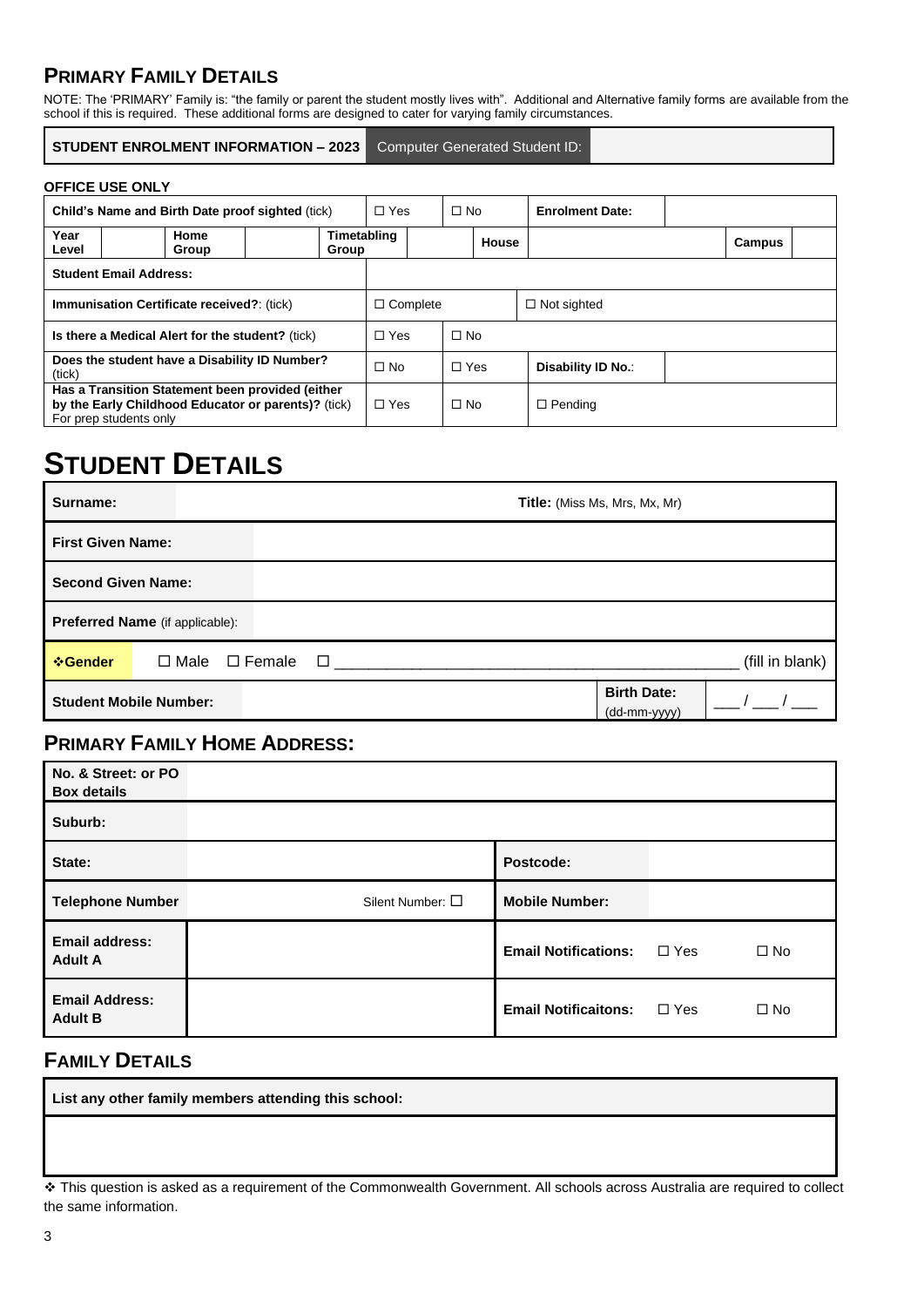### **ADULT A DETAILS (PRIMARY CARER):**

• If the person has not been in paid work for the last 12

months, enter 'N'.

| Gender<br>$\square$ Male<br>$\square$ Female<br>◻<br>$(tick)$ :                                                                                                     | fill in blank | Gender<br>$(tick)$ :                                        | $\square$ Male                            | $\Box$ Female                                                                                                                                                     | □          | fill in blank |
|---------------------------------------------------------------------------------------------------------------------------------------------------------------------|---------------|-------------------------------------------------------------|-------------------------------------------|-------------------------------------------------------------------------------------------------------------------------------------------------------------------|------------|---------------|
| Title: (Ms, Mrs, Mr, Mx, Dr etc)                                                                                                                                    |               | Title: (Ms, Mrs, Mr, Mx, Dr etc)                            |                                           |                                                                                                                                                                   |            |               |
| <b>Legal Surname:</b>                                                                                                                                               |               | Legal Surname:                                              |                                           |                                                                                                                                                                   |            |               |
| <b>Legal First</b><br>Name:                                                                                                                                         |               | <b>Legal First</b><br>Name:                                 |                                           |                                                                                                                                                                   |            |               |
| What is Adult A's occupation?<br>(What is Adult A's current<br>occupation?) (Please specify)                                                                        |               | (What is Adult B's current<br>occupation?) (Please specify) |                                           | What is Adult B's occupation?                                                                                                                                     |            |               |
| Who is Adult A's employer?<br>(Who is Adult A's <b>current</b> employer)<br>(Please specify)                                                                        |               | Who is Adult B's employer?<br>(Please specify)              |                                           | (Who is Adult B's <b>current</b> employer)                                                                                                                        |            |               |
| In which country was Adult A born?                                                                                                                                  |               |                                                             |                                           | In which country was Adult B born?                                                                                                                                |            |               |
| $\square$ Australia<br>$\Box$ Other (please specify):                                                                                                               |               | $\square$ Australia                                         |                                           | $\Box$ Other (please specify):                                                                                                                                    |            |               |
| * Does Adult A speak a language other than English at<br>home? (If more than one language is spoken at home, indicate<br>the one that is spoken most often.) (tick) |               |                                                             |                                           | Does Adult B speak a language other than English<br>at home? (If more than one language is spoken at home,<br>indicate the one that is spoken most often.) (tick) |            |               |
| No, English only<br>□<br>Yes (please specify):<br>□                                                                                                                 |               | $\Box$<br>⊔                                                 | No, English only<br>Yes (please specify): |                                                                                                                                                                   |            |               |
| Please indicate any additional                                                                                                                                      |               |                                                             |                                           | Please indicate any additional                                                                                                                                    |            |               |
| languages spoken by Adult A:                                                                                                                                        |               |                                                             |                                           | languages spoken by Adult B:                                                                                                                                      |            |               |
| Is an interpreter required? (tick)<br>$\Box$ Yes                                                                                                                    | $\square$ No  |                                                             |                                           | Is an interpreter required? (tick)                                                                                                                                | $\Box$ Yes | $\square$ No  |
| <b>V</b> What is the highest year of primary or secondary ↓                                                                                                         |               |                                                             |                                           | <b>Vhat is the highest year of primary or secondary</b>                                                                                                           |            |               |
| school Adult A has completed? (tick one) (For persons who<br>have never attended school, mark 'Year 9 or equivalent or below'.)                                     |               |                                                             |                                           | school Adult B has completed? (tick one) (For persons who<br>have never attended school, mark 'Year 9 or equivalent or below'.)                                   |            |               |
| $\Box$ Year 12 or equivalent                                                                                                                                        |               | $\Box$ Year 12 or equivalent                                |                                           |                                                                                                                                                                   |            |               |
| □ Year 11 or equivalent                                                                                                                                             |               | □ Year 11 or equivalent                                     |                                           |                                                                                                                                                                   |            |               |
| $\Box$ Year 10 or equivalent                                                                                                                                        |               | $\Box$ Year 10 or equivalent                                |                                           |                                                                                                                                                                   |            |               |
| $\Box$ Year 9 or equivalent or below                                                                                                                                |               |                                                             |                                           | □ Year 9 or equivalent or below                                                                                                                                   |            |               |
| <b>What is the level of the highest qualification the Adult</b><br>A has completed? (tick one)                                                                      |               |                                                             |                                           | What is the level of the highest qualification the<br><b>Adult B has completed?</b> (tick one)                                                                    |            |               |
| $\Box$ Bachelor degree or above                                                                                                                                     |               | $\Box$ Bachelor degree or above                             |                                           |                                                                                                                                                                   |            |               |
| $\Box$ Advanced diploma / Diploma                                                                                                                                   |               |                                                             |                                           | □ Advanced diploma / Diploma                                                                                                                                      |            |               |
| $\Box$ Certificate I to IV (including trade certificate)                                                                                                            |               |                                                             |                                           | $\Box$ Certificate I to IV (including trade certificate)                                                                                                          |            |               |
| $\Box$ No non-school qualification                                                                                                                                  |               | $\Box$ No non-school qualification                          |                                           |                                                                                                                                                                   |            |               |
| <b>OFFICE USE ONLY</b>                                                                                                                                              |               |                                                             |                                           | <b>OFFICE USE ONLY</b>                                                                                                                                            |            |               |
|                                                                                                                                                                     |               |                                                             |                                           |                                                                                                                                                                   |            |               |

• If the person has not been in paid work for the last

12 months, enter 'N'.

**ADULT B DETAILS:**

❖ These questions are asked as a requirement of the Commonwealth Government. All schools across Australia are required to collect the same information

| Main language spoken at home:                                     |                | <b>Preferred language of notices:</b> |             |                |
|-------------------------------------------------------------------|----------------|---------------------------------------|-------------|----------------|
| Are you interested in being involved in school group              | $\Box$ Adult A | $\Box$ Adult B                        | $\Box$ Both | $\Box$ Neither |
| participation activities? (eg. School Council, excursions) (tick) |                |                                       |             |                |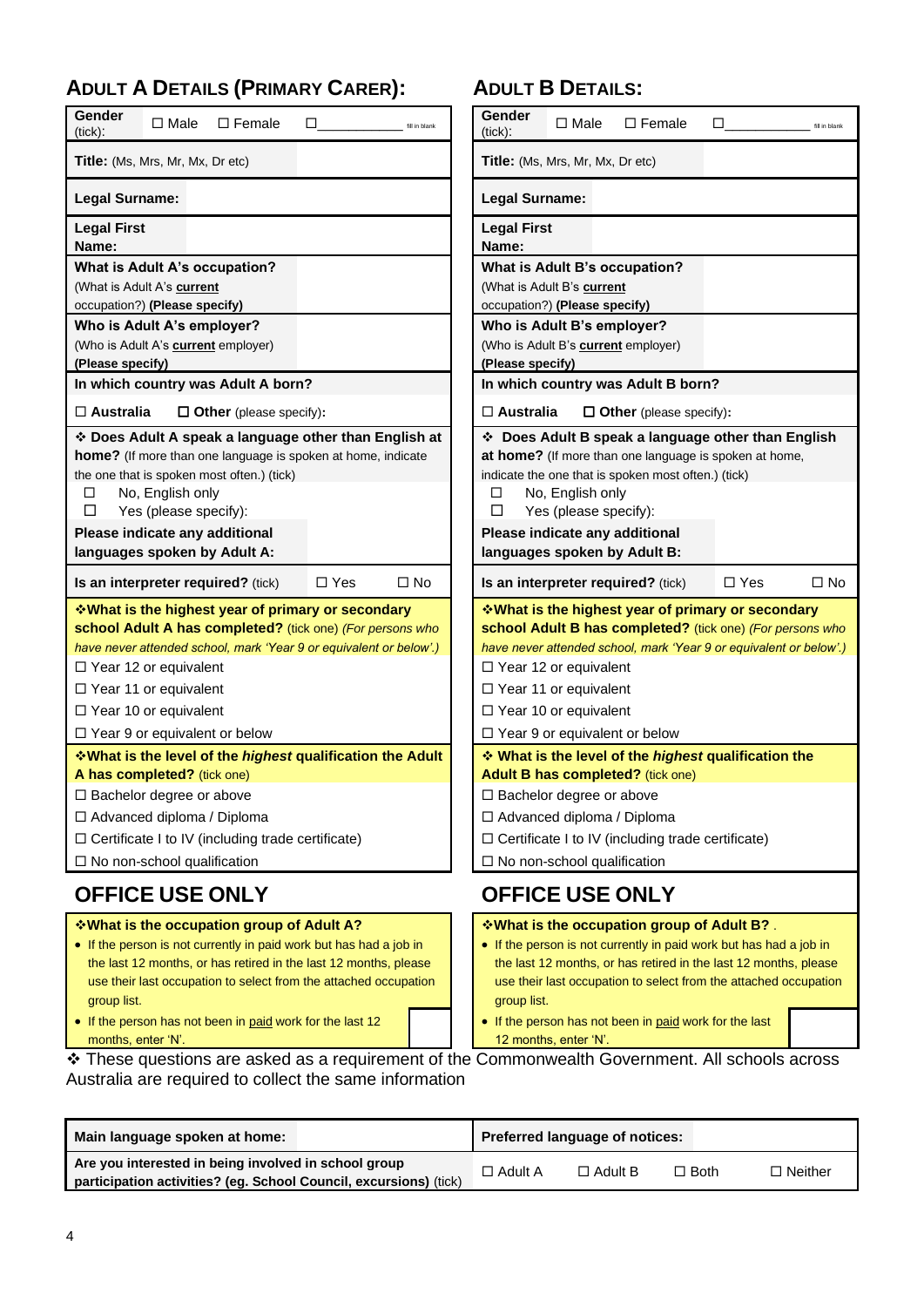# **PRIMARY FAMILY CONTACT DETAILS**

### **ADULT A CONTACT DETAILS:**

#### Business Hours:

| Can we contact Adult A at work?<br>(tick)                | ∩ Yes | ∩ No |
|----------------------------------------------------------|-------|------|
| Is Adult A usually home during<br>business hours? (tick) | ∩ Yes | ⊟ No |
| <b>Work Telephone No:</b>                                |       |      |
| <b>Other Work Contact</b><br>information:                |       |      |

#### After Hours:

| <b>Is Adult A usually home AFTER</b><br><b>business hours?</b> (tick)                                                                                       |                |  | ∏ Yes   | ר No |
|-------------------------------------------------------------------------------------------------------------------------------------------------------------|----------------|--|---------|------|
| <b>Home Telephone No:</b>                                                                                                                                   |                |  |         |      |
| <b>Other After Hours</b><br><b>Contact Information:</b>                                                                                                     |                |  |         |      |
| <b>Mobile No:</b>                                                                                                                                           |                |  |         |      |
| <b>SMS Notifications:</b>                                                                                                                                   |                |  | ∩ Yes   | ∩ No |
| <b>Adult A's preferred method of contact:</b> (tick one)<br>(If Phone is selected, Email shall be used for communication that<br>cannot be sent via phone.) |                |  |         |      |
| □ Mail                                                                                                                                                      | $\sqcap$ Email |  | □ Phone |      |
| <b>Email Notifications:</b>                                                                                                                                 |                |  | ר Yes   | N٥   |

### **ADULT B CONTACT DETAILS:**

Business Hours:

| Can we contact Adult B at work?<br>tick)                 | $\Box$ Yes | ∩ No |
|----------------------------------------------------------|------------|------|
| Is Adult B usually home during<br>business hours? (tick) | ∩ Yes      | ∩ No |
| <b>Work Telephone No:</b>                                |            |      |
| <b>Other Work Contact</b><br>information:                |            |      |

#### After Hours:

| <b>Is Adult A usually home AFTER</b><br><b>business hours?</b> (tick)                                                                                       |                |       | ∩ Yes          | ∩ N∩ |
|-------------------------------------------------------------------------------------------------------------------------------------------------------------|----------------|-------|----------------|------|
| <b>Home Telephone No:</b>                                                                                                                                   |                |       |                |      |
| <b>Other After Hours</b><br><b>Contact Information:</b>                                                                                                     |                |       |                |      |
| <b>Mobile No:</b>                                                                                                                                           |                |       |                |      |
| <b>SMS Notifications:</b>                                                                                                                                   |                | □ Yes |                | □ No |
| <b>Adult A's preferred method of contact:</b> (tick one)<br>(If Phone is selected, Email shall be used for communication that<br>cannot be sent via phone.) |                |       |                |      |
| □ Mail                                                                                                                                                      | $\sqcap$ Email |       | $\sqcap$ Phone |      |
| <b>Email Notifications:</b>                                                                                                                                 |                |       | Yes            | مN ٦ |

### **Primary Family Mailing Address:**

| Write "As Above" if the same as Family Home Address |           |  |  |  |  |
|-----------------------------------------------------|-----------|--|--|--|--|
| No. & Street or PO Box                              |           |  |  |  |  |
| Suburb:                                             |           |  |  |  |  |
| State:                                              | Postcode: |  |  |  |  |

### **PRIMARY FAMILY BILLING ADDRESS:**

Write "As Above" if the same as Family Home Address

| No. & Street or PO Box |           |  |
|------------------------|-----------|--|
| Suburb:                |           |  |
| State:                 | Postcode: |  |

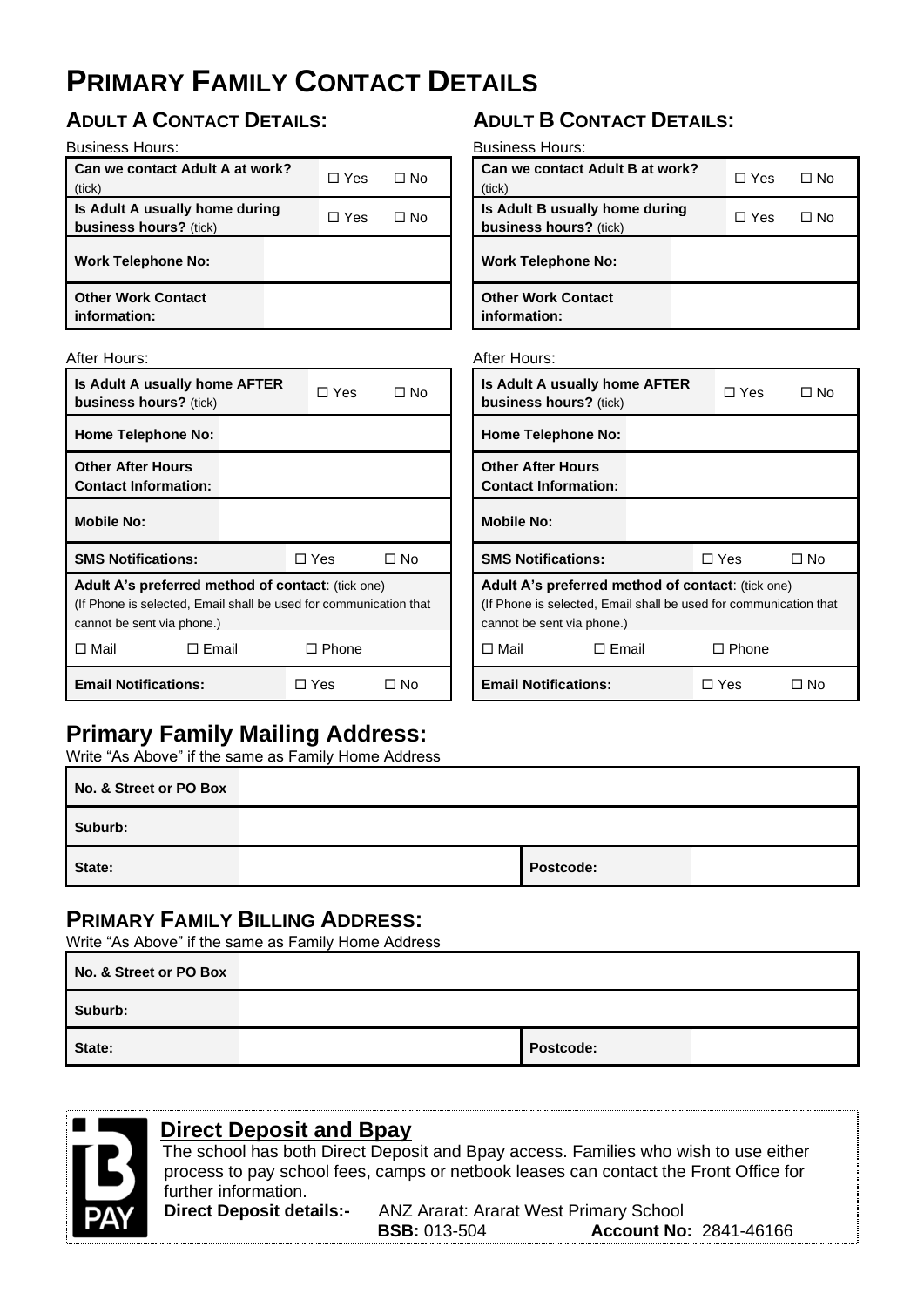### **PRIMARY FAMILY DOCTOR DETAILS:**

| <b>Doctor's Name</b>                          |            |           | (tick)                  | <b>Individual or Group Practice:</b> | $\Box$ Individual | $\Box$ Group |
|-----------------------------------------------|------------|-----------|-------------------------|--------------------------------------|-------------------|--------------|
| No. & Street or PO Box No.:                   |            |           |                         |                                      |                   |              |
| Suburb:                                       |            |           |                         |                                      |                   |              |
| State:                                        |            |           |                         | Postcode:                            |                   |              |
| <b>Telephone Number</b>                       |            |           |                         | <b>Fax Number</b>                    |                   |              |
| <b>Current Ambulance Subscription: (tick)</b> | $\Box$ Yes | $\Box$ No | <b>Medicare Number:</b> |                                      |                   |              |

### **PRIMARY FAMILY EMERGENCY CONTACTS:**

|                | <b>Name</b> | <b>Relationship</b><br>(Neighbour, Relative, Friend or Other) | <b>Telephone Contact</b> | Language Spoken<br>(If English Write "E") |
|----------------|-------------|---------------------------------------------------------------|--------------------------|-------------------------------------------|
|                |             |                                                               |                          |                                           |
| $\overline{c}$ |             |                                                               |                          |                                           |
| 3              |             |                                                               |                          |                                           |
| 4              |             |                                                               |                          |                                           |

### **OTHER PRIMARY FAMILY DETAILS**

|                                                | $\Box$ Parent        | $\Box$ Step-Parent | $\Box$ Adoptive Parent |
|------------------------------------------------|----------------------|--------------------|------------------------|
| Relationship of Adult A to Student: (tick one) | $\Box$ Foster Parent | $\Box$ Host Family | $\Box$ Relative        |
|                                                | $\Box$ Friend        | $\Box$ Self        | $\Box$ Other           |
|                                                | $\Box$ Parent        | $\Box$ Step-Parent | $\Box$ Adoptive Parent |
| Relationship of Adult B to Student: (tick one) | $\Box$ Foster Parent | $\Box$ Host Family | $\Box$ Relative        |
|                                                | $\Box$ Friend        | $\Box$ Self        | $\Box$ Other           |

| The student lives with the Primary Family: (tick one) |          |                 |                     |         |  |  |  |  |  |
|-------------------------------------------------------|----------|-----------------|---------------------|---------|--|--|--|--|--|
| $\blacksquare$ $\square$ Always                       | ∩ Mostly | $\Box$ Balanced | $\Box$ Occasionally | ⊟ Never |  |  |  |  |  |

### **WORKING WITH CHILDREN CARD (WWCC):**

### ADULT A: ADULT B:

 $\mathbf{r}$ 

| Do you have a<br><b>Working with</b><br><b>Children Card?</b> (tick)                                                                                                                            |  | $\Box$ Yes       | $\Box$ No       |  | Do you have a<br><b>Working with</b><br><b>Children Card?</b> (tick) |  | $\Box$ Yes       | $\Box$ No       |  |
|-------------------------------------------------------------------------------------------------------------------------------------------------------------------------------------------------|--|------------------|-----------------|--|----------------------------------------------------------------------|--|------------------|-----------------|--|
| <b>WWCC Number:</b>                                                                                                                                                                             |  |                  |                 |  | <b>WWCC Number:</b>                                                  |  |                  |                 |  |
| <b>WWCC Expiry</b><br>Date:                                                                                                                                                                     |  |                  |                 |  | <b>WWCC Expiry</b><br>Date:                                          |  |                  |                 |  |
| Card type:                                                                                                                                                                                      |  | $\Box$ Volunteer | $\Box$ Employee |  | Card type:                                                           |  | $\Box$ Volunteer | $\Box$ Employee |  |
| If you have a WWCC please link Ararat West PS as a place you volunteer at to ensure we receive the required<br>documentation. Please provide a copy of your card to the Front Office. Thank you |  |                  |                 |  |                                                                      |  |                  |                 |  |
|                                                                                                                                                                                                 |  |                  |                 |  |                                                                      |  |                  |                 |  |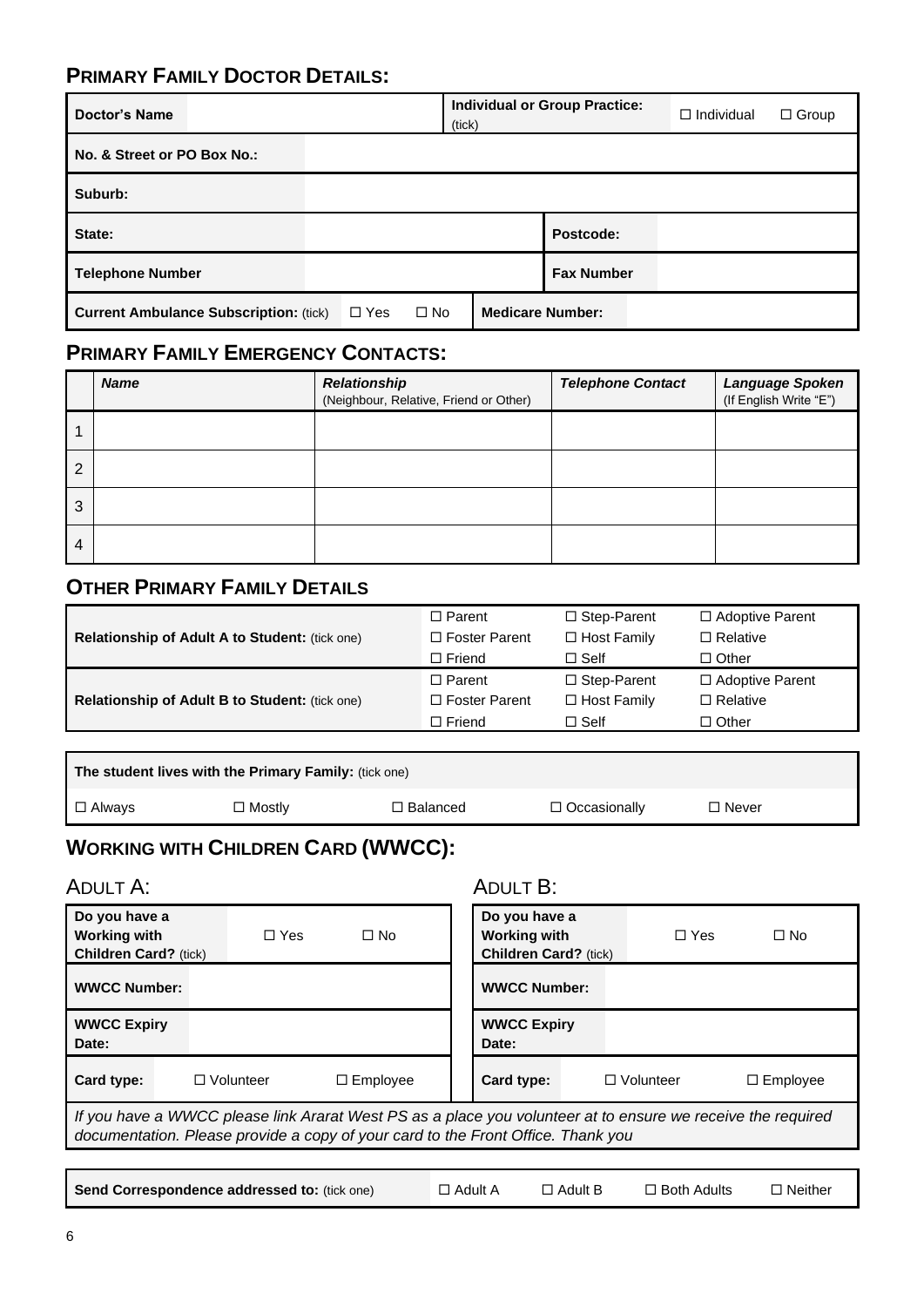### **DEMOGRAPHIC DETAILS OF STUDENT**

| <b>♦ In which country was the student born?</b>                                                                                                                     |                                                                                          |                                                 |  |                                                                                                                                                                                                                                                                                                                     |           |  |  |
|---------------------------------------------------------------------------------------------------------------------------------------------------------------------|------------------------------------------------------------------------------------------|-------------------------------------------------|--|---------------------------------------------------------------------------------------------------------------------------------------------------------------------------------------------------------------------------------------------------------------------------------------------------------------------|-----------|--|--|
| $\Box$ Australia                                                                                                                                                    | $\Box$ Other (please specify):                                                           |                                                 |  |                                                                                                                                                                                                                                                                                                                     |           |  |  |
| Date of arrival in Australia OR Date of return to Australia: (dd-mm-yyyy)<br>$1 \qquad 1$                                                                           |                                                                                          |                                                 |  |                                                                                                                                                                                                                                                                                                                     |           |  |  |
|                                                                                                                                                                     | □ Temporary<br>What is the Residential Status of the student? (tick)<br>$\Box$ Permanent |                                                 |  |                                                                                                                                                                                                                                                                                                                     |           |  |  |
| <b>Basis of Australian Residency:</b>                                                                                                                               |                                                                                          |                                                 |  |                                                                                                                                                                                                                                                                                                                     |           |  |  |
| □ Eligible for Australian Passport                                                                                                                                  |                                                                                          | $\Box$ Holds Australian Passport                |  |                                                                                                                                                                                                                                                                                                                     |           |  |  |
| □ Holds Permanent Residency Visa                                                                                                                                    |                                                                                          |                                                 |  |                                                                                                                                                                                                                                                                                                                     |           |  |  |
| Visa Sub Class:                                                                                                                                                     |                                                                                          | Visa Expiry Date: (dd-mm-yyyy)                  |  | $\frac{1}{2}$ $\frac{1}{2}$ $\frac{1}{2}$ $\frac{1}{2}$ $\frac{1}{2}$ $\frac{1}{2}$ $\frac{1}{2}$ $\frac{1}{2}$ $\frac{1}{2}$ $\frac{1}{2}$ $\frac{1}{2}$ $\frac{1}{2}$ $\frac{1}{2}$ $\frac{1}{2}$ $\frac{1}{2}$ $\frac{1}{2}$ $\frac{1}{2}$ $\frac{1}{2}$ $\frac{1}{2}$ $\frac{1}{2}$ $\frac{1}{2}$ $\frac{1}{2}$ |           |  |  |
| Visa Statistical Code: (Required for some sub-classes)                                                                                                              |                                                                                          |                                                 |  |                                                                                                                                                                                                                                                                                                                     |           |  |  |
| <b>International Student ID</b> : (Not required for exchange students)                                                                                              |                                                                                          |                                                 |  |                                                                                                                                                                                                                                                                                                                     |           |  |  |
| * Does the student speak a language other than English at home? (tick)<br>(If more than one language is spoken at home, indicate the one that is spoken most often) |                                                                                          |                                                 |  |                                                                                                                                                                                                                                                                                                                     |           |  |  |
| $\Box$ No, English only                                                                                                                                             | $\Box$ Yes (please specify):                                                             |                                                 |  |                                                                                                                                                                                                                                                                                                                     |           |  |  |
| Does the student speak English? (tick)                                                                                                                              |                                                                                          |                                                 |  | $\Box$ Yes                                                                                                                                                                                                                                                                                                          | $\Box$ No |  |  |
| Is the student of Aboriginal or Torres Strait Islander origin? (tick one)                                                                                           |                                                                                          |                                                 |  |                                                                                                                                                                                                                                                                                                                     |           |  |  |
| $\square$ No                                                                                                                                                        |                                                                                          | □ Yes, Aboriginal                               |  |                                                                                                                                                                                                                                                                                                                     |           |  |  |
| □ Yes, Torres Strait Islander                                                                                                                                       |                                                                                          | □ Yes, Both Aboriginal & Torres Strait Islander |  |                                                                                                                                                                                                                                                                                                                     |           |  |  |
| What is the student's living arrangements? (tick one):                                                                                                              |                                                                                          |                                                 |  |                                                                                                                                                                                                                                                                                                                     |           |  |  |
| $\Box$ At home with TWO Parents/ Guardians<br>$\Box$ State Arranged Out of Home Care # (See Note)                                                                   |                                                                                          |                                                 |  |                                                                                                                                                                                                                                                                                                                     |           |  |  |
| $\Box$ At home with ONE Parent/ Guardian                                                                                                                            |                                                                                          | □ Homeless Youth                                |  |                                                                                                                                                                                                                                                                                                                     |           |  |  |
| $\Box$ Independent                                                                                                                                                  |                                                                                          |                                                 |  |                                                                                                                                                                                                                                                                                                                     |           |  |  |

# State Arranged Out of Home Care - Students who have been subject to protective intervention by the Department of Human Services and live in alternative care arrangements away from their parents. These DHS-facilitated care arrangements include living with relatives or friends (kith and kin), living with non-relative families (foster families or adolescent community placements) and living in residential care units with rostered care staff.

### **STUDENT ACCESS OR ACTIVITY RESTRICTIONS DETAILS**

| Is the student at risk?                            |                                   | $\Box$ Yes                                                                                                                 |                                            |                         |
|----------------------------------------------------|-----------------------------------|----------------------------------------------------------------------------------------------------------------------------|--------------------------------------------|-------------------------|
| Is there an Access Alert for the student? (tick)   |                                   | $\Box$ Yes (If Yes, then complete the<br>following questions and present a current<br>copy of the document to the school.) |                                            |                         |
| <b>Access Type: (tick)</b>                         | $\Box$ Parenting Order            | $\Box$ Parenting Plan                                                                                                      | $\Box$ Intervention Order                  | $\Box$ Protection Order |
|                                                    | $\Box$ Informal Carer<br>Stat Dec | $\Box$ DHHS<br>Authorisation                                                                                               | $\Box$ Witness Protection<br>Program Order | $\Box$ Other            |
| <b>Describe any Access Restriction:</b>            |                                   |                                                                                                                            |                                            |                         |
| Is there an Activity Alert for the student? (tick) |                                   | $\square$ Yes                                                                                                              | $\Box$ No                                  |                         |
| If Yes, then describe the Activity Restriction:    |                                   |                                                                                                                            |                                            |                         |

**OFFICE USE ONLY** Current custody document placed on student file? □ Yes □ No

❖ These questions are asked as a requirement of the Commonwealth Government. All schools across Australia are required to collect the same information.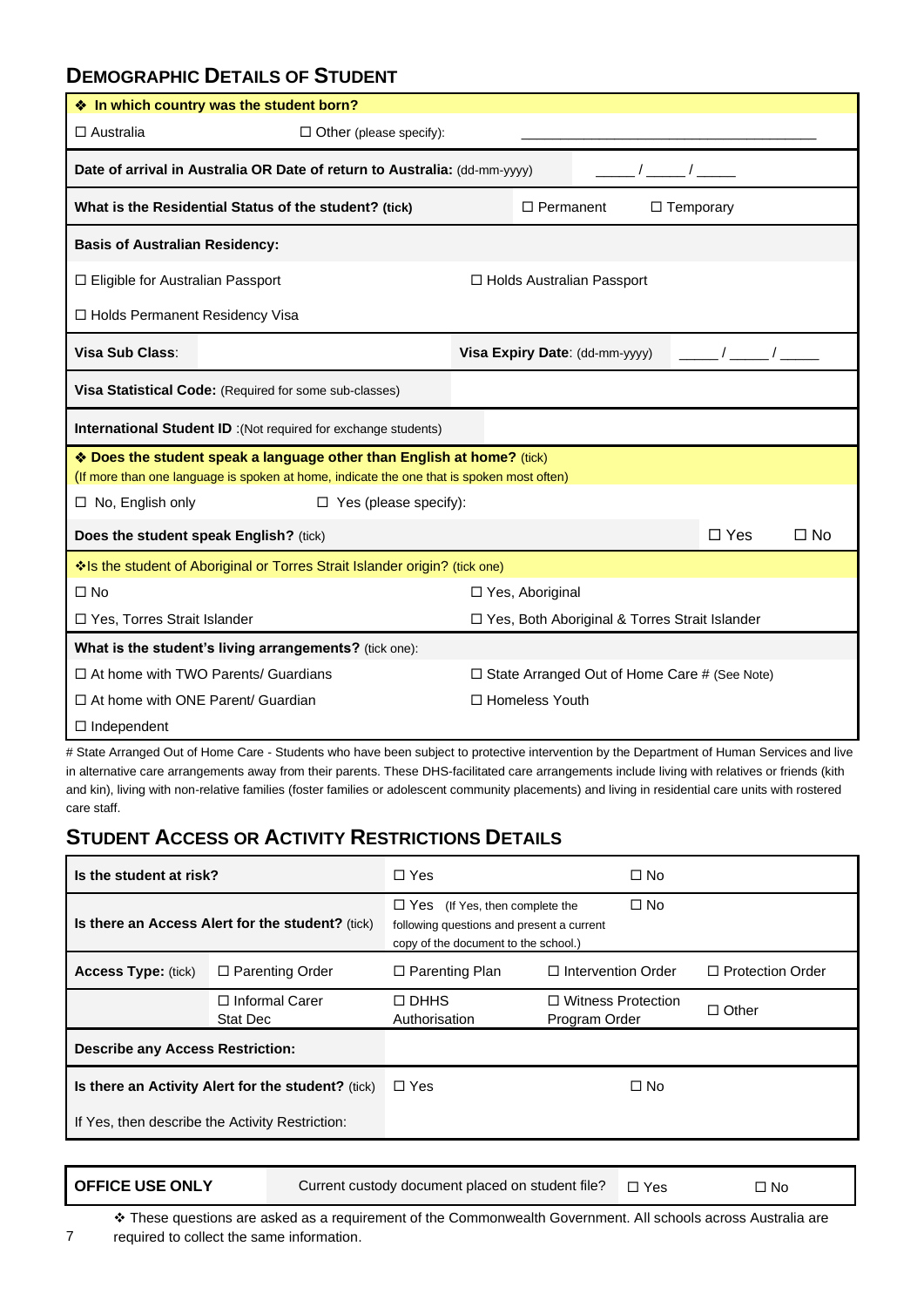### **SCHOOL DETAILS**

| Date of first enrolment in an Australian School:                                                                 |                                                         |  |              |                                                               |            |                                                 |                 |           |  |
|------------------------------------------------------------------------------------------------------------------|---------------------------------------------------------|--|--------------|---------------------------------------------------------------|------------|-------------------------------------------------|-----------------|-----------|--|
| Name of previous School, Kindergarten or<br>Childcare:                                                           |                                                         |  |              |                                                               |            |                                                 |                 |           |  |
| Years of previous education:                                                                                     |                                                         |  |              | What was the language of the<br>student's previous education? |            |                                                 |                 |           |  |
|                                                                                                                  | Does the student have a Victorian Student Number (VSN)? |  |              |                                                               |            |                                                 |                 |           |  |
| Yes.<br>Yes, but the VSN is unknown<br>п<br>0<br>Please specify:                                                 |                                                         |  |              |                                                               | П.         | No. The student has never been<br>issued a VSN. |                 |           |  |
| Years of interruption to education:                                                                              |                                                         |  | year? (tick) | Is the student repeating a                                    |            | $\Box$ Yes                                      | $\Box$ No       |           |  |
| Will the student be attending this school full time? (tick)                                                      |                                                         |  |              |                                                               |            | $\Box$ Yes                                      | <b>No</b><br>П. |           |  |
| If No, what will be the time fraction that the student will be attending this school? (i.e: $0.8 = 4$ days/week) |                                                         |  |              |                                                               |            |                                                 |                 |           |  |
| <b>Other school Name:</b>                                                                                        |                                                         |  |              | Time fraction:                                                | $\Omega$ . | Enrolled:                                       | $\Box$ Yes      | $\Box$ No |  |
| <b>Other school Name:</b>                                                                                        |                                                         |  |              | Time fraction:                                                | 0.         | Enrolled:                                       | $\Box$ Yes      | $\Box$ No |  |
|                                                                                                                  |                                                         |  |              |                                                               |            |                                                 |                 |           |  |

| Beginning of journey to school:<br>Map Type |                    | Melway / VicRoads / Country Fire Authority / Other |                                   |                    |  |  |
|---------------------------------------------|--------------------|----------------------------------------------------|-----------------------------------|--------------------|--|--|
| <b>Map Number</b>                           |                    | X Reference                                        |                                   | <b>Y Reference</b> |  |  |
| Usual mode of transport to school: (tick)   |                    |                                                    |                                   |                    |  |  |
| $\Box$ Walking                              | $\Box$ School Bus  | $\Box$ Train .                                     | $\Box$ Driven                     | □ Taxi             |  |  |
| $\Box$ Bicycle                              | $\Box$ Public Bus. | $\Box$ Tram .                                      | $\Box$ Self Driven                | $\Box$ Other       |  |  |
|                                             |                    |                                                    | Distance to School in kilometres: |                    |  |  |

### **HEAD LICE INSPECTIONS CONSENT**

Throughout your child's enrolment at Ararat West Primary School, head lice inspections will be arranged. The management of head lice infection works best when all children are involved in our screening program. The school is aware that this can be a sensitive issue and is committed to maintaining student confidentiality and avoiding stigmatisation. Before any inspections are conducted staff will explain to all students what is being done and why, and it will be emphasised to students that the presence of head lice in their hair does not mean that their hair is less clean or well kept than anyone else's. It will also be pointed out that head lice can be itchy and annoying and if you know you have got them, you can do something about it. The inspection of students will be conducted by staff and parent helpers who will check through each student's hair to see if any lice or eggs are present. Please note that the law requires that when a child has head lice, that child should not return to school until appropriate treatment has commenced.

| <b>Please tick</b>                                                                                          | I consent                                                                                                                                                                                                                     | I do not consent  |  |           |  |  |  |  |
|-------------------------------------------------------------------------------------------------------------|-------------------------------------------------------------------------------------------------------------------------------------------------------------------------------------------------------------------------------|-------------------|--|-----------|--|--|--|--|
| to my child receiving regular head lice checks throughout their enrolment at Ararat West Primary<br>School. |                                                                                                                                                                                                                               |                   |  |           |  |  |  |  |
|                                                                                                             | Parent/Guardian Name: with the control of the control of the control of the control of the control of the control of the control of the control of the control of the control of the control of the control of the control of |                   |  |           |  |  |  |  |
|                                                                                                             |                                                                                                                                                                                                                               | (Please Print)    |  |           |  |  |  |  |
| Signed:                                                                                                     |                                                                                                                                                                                                                               |                   |  | Date: / / |  |  |  |  |
|                                                                                                             |                                                                                                                                                                                                                               | (Parent/Guardian) |  |           |  |  |  |  |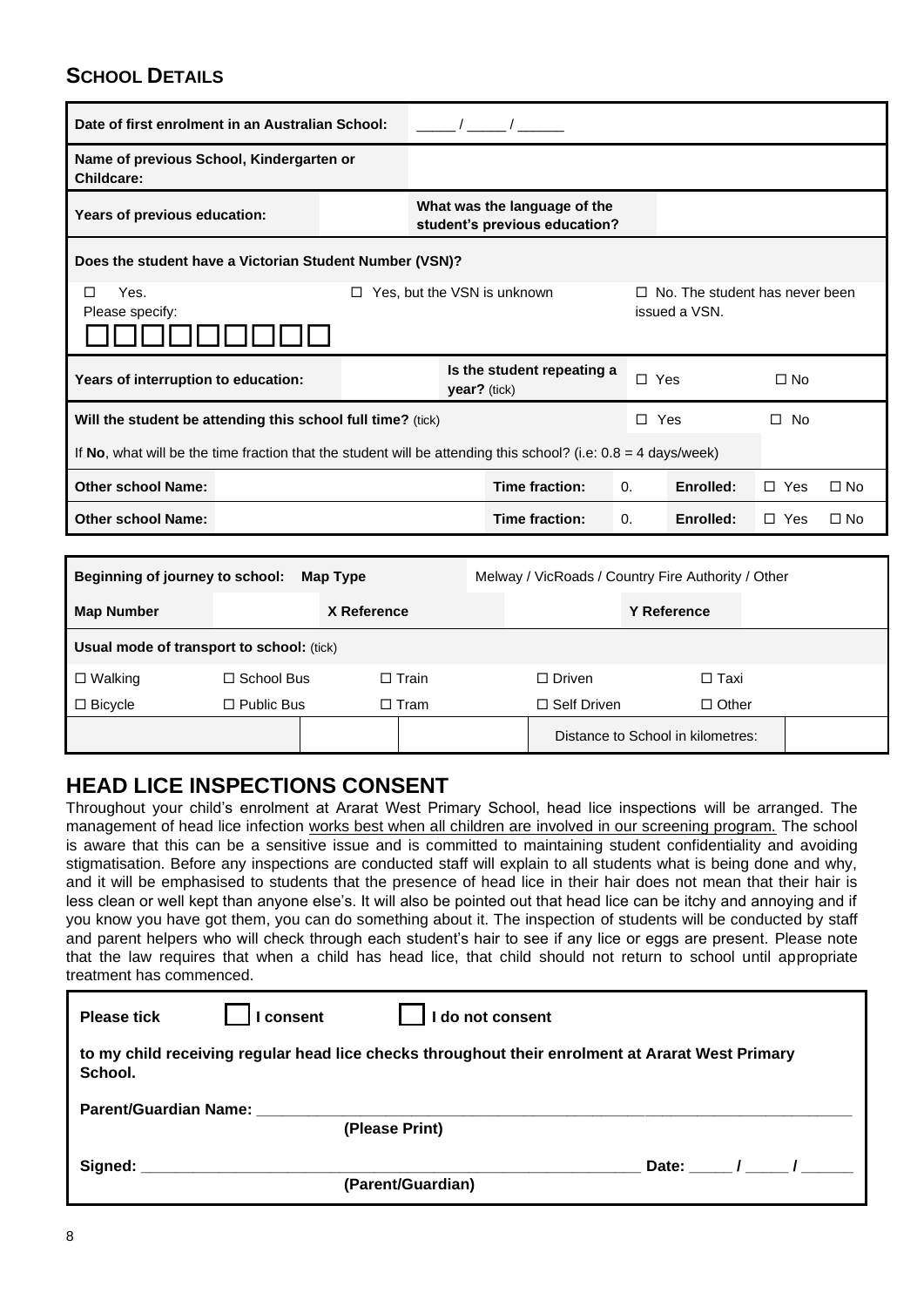### **STUDENT MEDICAL DETAILS**

#### **MEDICAL CONDITION DETAILS:**

| Does the student suffer from any of the                                                              | Hearing:   | □ Yes      | $\Box$ No | Vision    | $\Box$ Yes | □ No |
|------------------------------------------------------------------------------------------------------|------------|------------|-----------|-----------|------------|------|
| following impairments? (tick)                                                                        | Speech:    | $\Box$ Yes | □ No      | Mobility: | $\Box$ Yes | □ No |
| Does the student suffer from Asthma? (tick) If No, please go to the Other Medical Conditions section | $\Box$ Yes | ∩ No       |           |           |            |      |

#### **ASTHMA MEDICAL CONDITION DETAILS:**

Answer the following questions **ONLY** if the student suffers from any asthma medical conditions.

| Please indicate if the student suffers from any of the<br>following symptoms: (tick)                     |                                  |  |                                                  | If my child displays any of these symptoms please: (tick) |                      |                     |            |                 |
|----------------------------------------------------------------------------------------------------------|----------------------------------|--|--------------------------------------------------|-----------------------------------------------------------|----------------------|---------------------|------------|-----------------|
| $\Box$ Cough                                                                                             |                                  |  |                                                  | Inform Doctor                                             |                      |                     | $\Box$ Yes | $\Box$ No       |
| $\Box$ Difficulty Breathing                                                                              |                                  |  |                                                  | Inform Emergency Contact                                  |                      | $\Box$ Yes          | $\Box$ No  |                 |
| $\Box$ Wheeze                                                                                            |                                  |  |                                                  | Administer Medication                                     |                      |                     | $\Box$ Yes | $\square$ No    |
| $\Box$ Exhibits symptoms after exertion                                                                  |                                  |  |                                                  | <b>Other Medical Action</b>                               |                      |                     | $\Box$ Yes | $\square$ No    |
| $\Box$ Tight Chest                                                                                       |                                  |  |                                                  | If yes, please specify:                                   |                      |                     |            |                 |
| Has an Asthma Management Plan been provided to School?<br>$\Box$ Yes<br>$\square$ No                     |                                  |  |                                                  |                                                           |                      |                     |            |                 |
| Name of medication taken:<br>$\Box$ No<br><b>Does the student take medication?</b> (tick)<br>$\Box$ Yes  |                                  |  |                                                  |                                                           |                      |                     |            |                 |
| Is the medication taken regularly by the student (preventive) or only in response<br>to symptoms? (tick) |                                  |  |                                                  |                                                           |                      | $\Box$ Preventative |            | $\Box$ Response |
| Indicate the usual dosage of<br>medication taken:                                                        |                                  |  |                                                  | Indicate how frequently<br>the medication is taken:       |                      |                     |            |                 |
| <b>Medication is usually administered by: (tick)</b>                                                     |                                  |  | $\Box$ Student                                   |                                                           | $\square$ Nurse      | $\Box$ Teacher      |            | $\Box$ Other    |
| $\Box$ with Student<br><b>Medication is stored:</b> (tick)                                               |                                  |  | $\Box$ with Nurse<br>$\Box$ Fridge in Staff Room |                                                           | $\Box$ Elsewhere     |                     |            |                 |
| Dosage time                                                                                              | <b>Reminder required?</b> (tick) |  | $\Box$ Yes                                       | $\square$ No                                              | <b>Poison Rating</b> |                     |            |                 |

#### **OTHER MEDICAL CONDITIONS**

(More copies of the other medical condition forms are available on request from the school.)

| Does the student have any other medical condition? (tick)                                                       |                                  |                                                     |                      | $\Box$ Yes                  | $\square$ No                |              |              |
|-----------------------------------------------------------------------------------------------------------------|----------------------------------|-----------------------------------------------------|----------------------|-----------------------------|-----------------------------|--------------|--------------|
| If yes, please specify:                                                                                         |                                  |                                                     |                      |                             |                             |              |              |
| Symptoms:                                                                                                       |                                  |                                                     |                      |                             |                             |              |              |
| If my child displays any of the symptoms above please: (tick)                                                   |                                  |                                                     |                      |                             |                             |              |              |
| Inform Doctor                                                                                                   |                                  | $\Box$ Yes                                          | $\square$ No         | Inform Emergency Contact    |                             | $\Box$ Yes   | $\square$ No |
| <b>Administer Medication</b>                                                                                    |                                  | $\Box$ Yes                                          | $\square$ No         | <b>Other Medical Action</b> |                             | $\Box$ Yes   | $\square$ No |
| If yes, please specify:                                                                                         |                                  |                                                     |                      |                             |                             |              |              |
| Name of medication taken:<br><b>Does the student take medication?</b> (tick)<br>$\square$ No<br>$\Box$ Yes      |                                  |                                                     |                      |                             |                             |              |              |
| Is the medication taken regularly by the student (preventive) or only in<br><b>response to symptoms?</b> (tick) |                                  |                                                     |                      | □ Preventative              | $\Box$ Response             |              |              |
| Indicate the usual dosage of<br>medication taken:                                                               |                                  | Indicate how frequently the<br>medication is taken: |                      |                             |                             |              |              |
| <b>Medication is usually administered by: (tick)</b>                                                            |                                  |                                                     | $\Box$ Student       | $\Box$ Nurse                | $\Box$ Teacher              | $\Box$ Other |              |
| <b>Medication is stored:</b> (tick)                                                                             |                                  | $\Box$ with Student                                 | $\square$ with Nurse |                             | $\Box$ Fridge in Staff Room | Elsewhere    |              |
| Dosage time                                                                                                     | <b>Reminder required?</b> (tick) |                                                     | $\Box$ Yes           | $\square$ No                | <b>Poison Rating</b>        |              |              |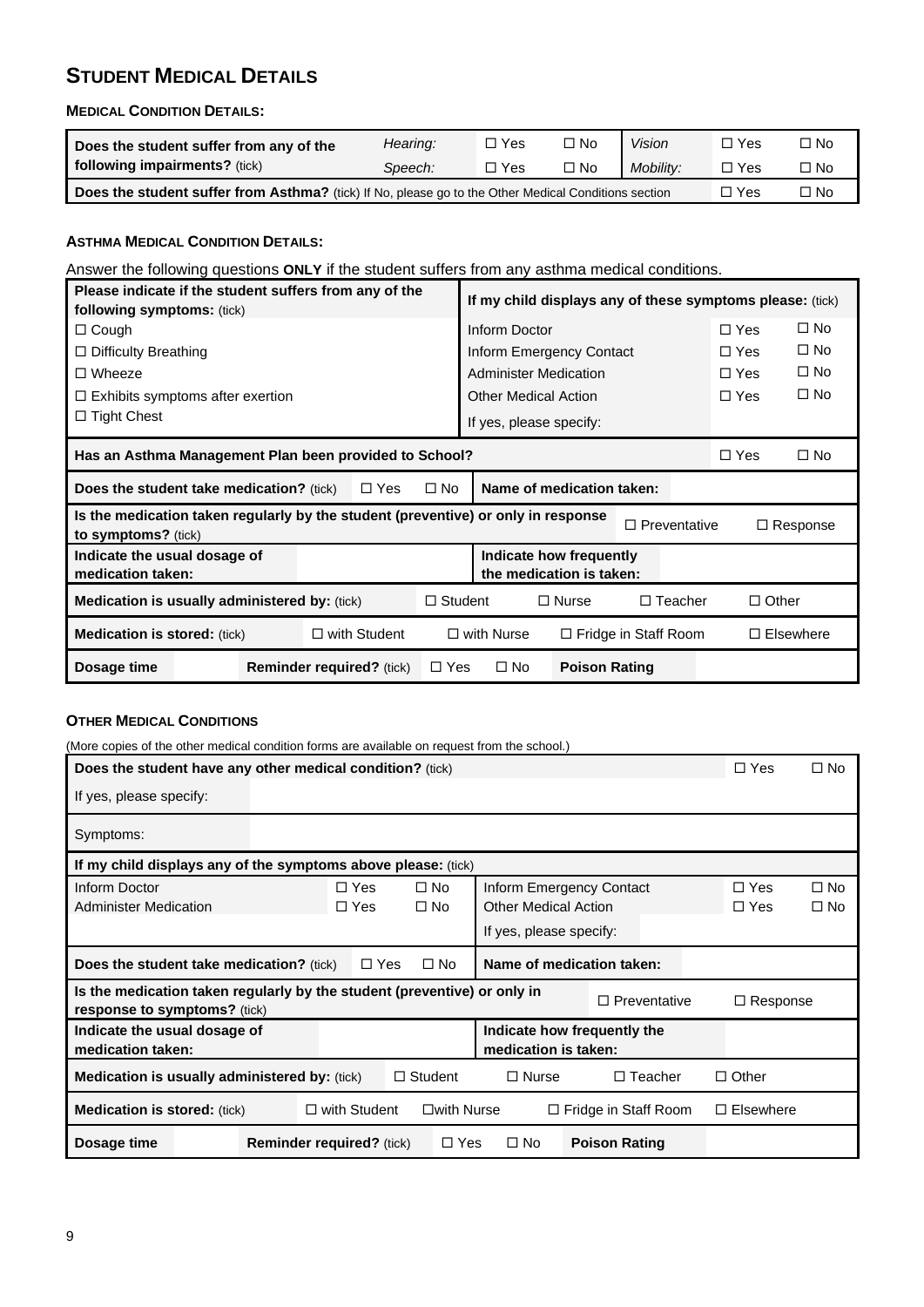### **PHOTO AUTHORITY**

At Ararat West Primary School, we continually celebrate the efforts of our students by mentioning their participation in school events and their achievements in our weekly school newsletter. Occasionally photographs of the students are included.

Additionally, we use photographs of students on our school Internet website and our Facebook page. On the website there are images of students, but we endeavour to use group activity photographs and we certainly never identify individual students, although the year level may be indicated.

We regularly invite the local press to school events and they are expected to follow privacy legislation and school policy with respect to the publication of student photographs. When a story concerns an individual achievement, we will always seek your consent before passing on information or photographs for publication. Generally, a story in the press will feature a group of students involved in a sporting event or school function. In such instances the school is prepared to allow group photos to be published and the name of the students are supplied.

If you have any concerns about the use of photographs of your child/ren, please do not hesitate to contact the school.

| <b>Please tick</b>    | consent                                 | do not consent                                                                                           |  |           |
|-----------------------|-----------------------------------------|----------------------------------------------------------------------------------------------------------|--|-----------|
|                       | and media the school deems appropriate. | for images of my son/daughter to be used in the school newsletter, local press and any other publication |  |           |
| Parent/Guardian Name: |                                         |                                                                                                          |  |           |
|                       |                                         | (Please Print)                                                                                           |  |           |
| Signed:               |                                         |                                                                                                          |  | Date: / / |
|                       |                                         | (Parent/Guardian)                                                                                        |  |           |
|                       |                                         |                                                                                                          |  |           |

| <b>MEDICAL AUTHORITY</b>                                                                                                                                                                                                                                                                                                                                                                                                                                                                                                                                                                                |
|---------------------------------------------------------------------------------------------------------------------------------------------------------------------------------------------------------------------------------------------------------------------------------------------------------------------------------------------------------------------------------------------------------------------------------------------------------------------------------------------------------------------------------------------------------------------------------------------------------|
| In the event of illness or injury to my child whilst at school, on an excursion, or travelling to or from school; I<br>authorise the Principal or teacher-in-charge of my child, where the Principal or teacher-in-charge is unable to<br>contact me, or it is otherwise impracticable to contact me to: (cross out any unacceptable statement)<br>consent to my child receiving such medical or surgical attention as may be deemed necessary by a<br>٠<br>medical practitioner,<br>administer such first aid as the Principal or staff member may judge to be reasonably necessary.<br>$\blacksquare$ |
| <b>Parent/Guardian Name:</b>                                                                                                                                                                                                                                                                                                                                                                                                                                                                                                                                                                            |
| (Please Print)                                                                                                                                                                                                                                                                                                                                                                                                                                                                                                                                                                                          |
| Date: / /<br>Signed:<br>(Parent/Guardian)                                                                                                                                                                                                                                                                                                                                                                                                                                                                                                                                                               |

#### **RELIGIOUS AFFILIATION**

**Student's Religion:**

Thank you for taking the time to complete this Student Enrolment form. We understand that the information you have provided is confidential and will be treated as such, but the details are required to enable staff to properly enrol your child at our school.

I certify that the information contained within this form is correct.

Signature of Parent/Guardian:

| r.<br>. . |  |
|-----------|--|
|-----------|--|